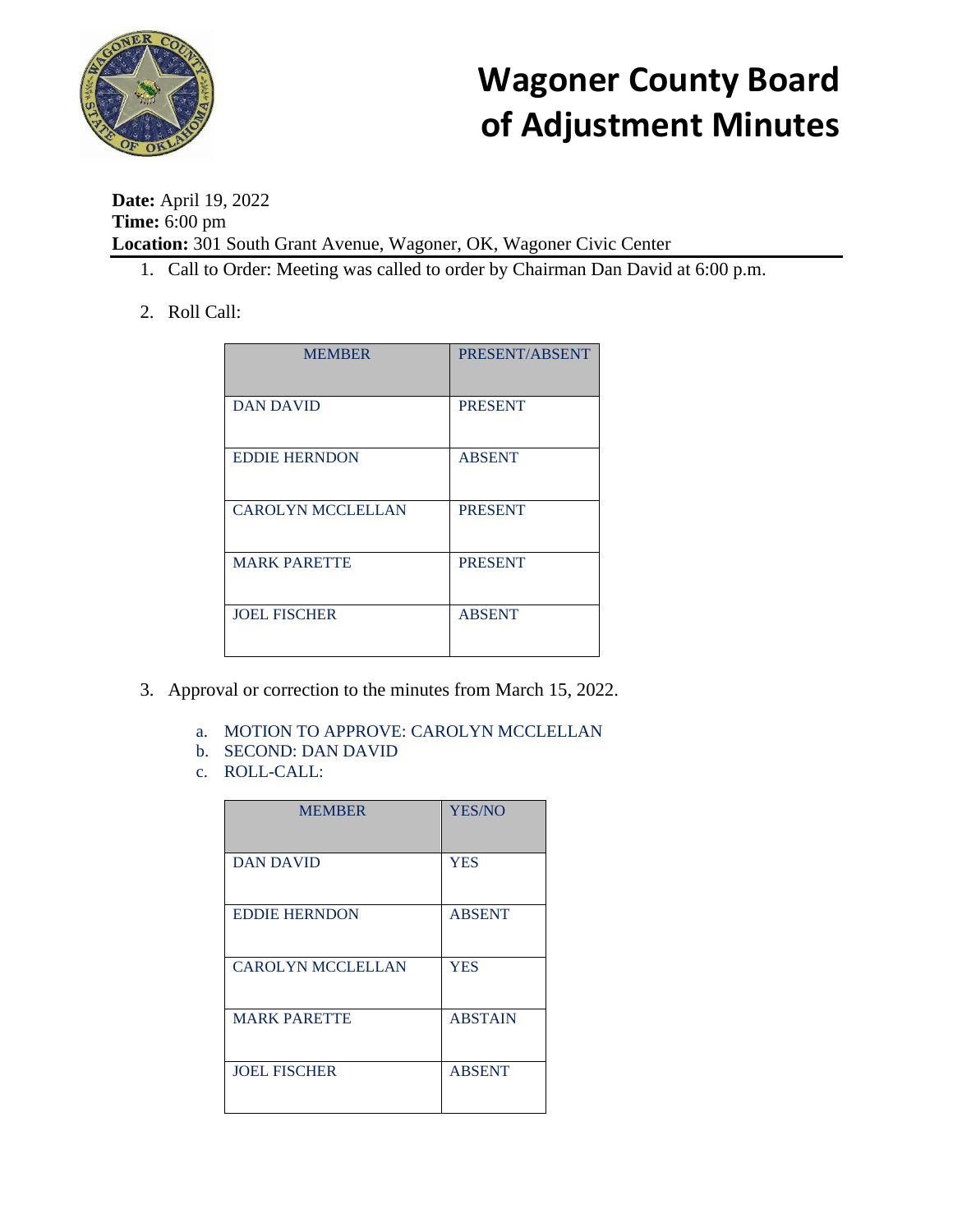

- 4. Grant or deny BOA #9-22, Joe Hopping, variance request to the lot width requirements outlined in the Bulk and Area Use Table. Location: 37676 E. 211<sup>th</sup> St. So., Porter, OK.
	- a. MOTION TO TABLE DISCUSSION UNTIL OWNER CAN BE PRESENT TO ANSWER QUESTION, MADE BY CAROLYN MCCLELLAN
	- b. SECOND: MARK PARETTE
	- c. ROLL-CALL:

| <b>MEMBER</b>            | <b>YES/NO</b> |
|--------------------------|---------------|
| <b>DAN DAVID</b>         | <b>YES</b>    |
| <b>EDDIE HERNDON</b>     | <b>ABSENT</b> |
| <b>CAROLYN MCCLELLAN</b> | <b>YES</b>    |
| <b>MARK PARETTE</b>      | <b>YES</b>    |
| <b>JOEL FISCHER</b>      | <b>ABSENT</b> |

- 5. Grant or deny BOA #10-22, Jeremy Turner, variance request to Section 3.2 of the Wagoner Metropolitan Area Zoning Code. Location: 12514 S. 241<sup>st</sup> E. Ave., Coweta, OK.
	- a. MOTION TO APPROVE: MARK PARETTE
	- b. SECOND: DAN DAVID
	- c. ROLL-CALL:

| <b>MEMBER</b>            | <b>YES/NO</b> |
|--------------------------|---------------|
| <b>DAN DAVID</b>         | <b>YES</b>    |
| <b>EDDIE HERNDON</b>     | <b>ABSENT</b> |
| <b>CAROLYN MCCLELLAN</b> | <b>YES</b>    |
| <b>MARK PARETTE</b>      | <b>YES</b>    |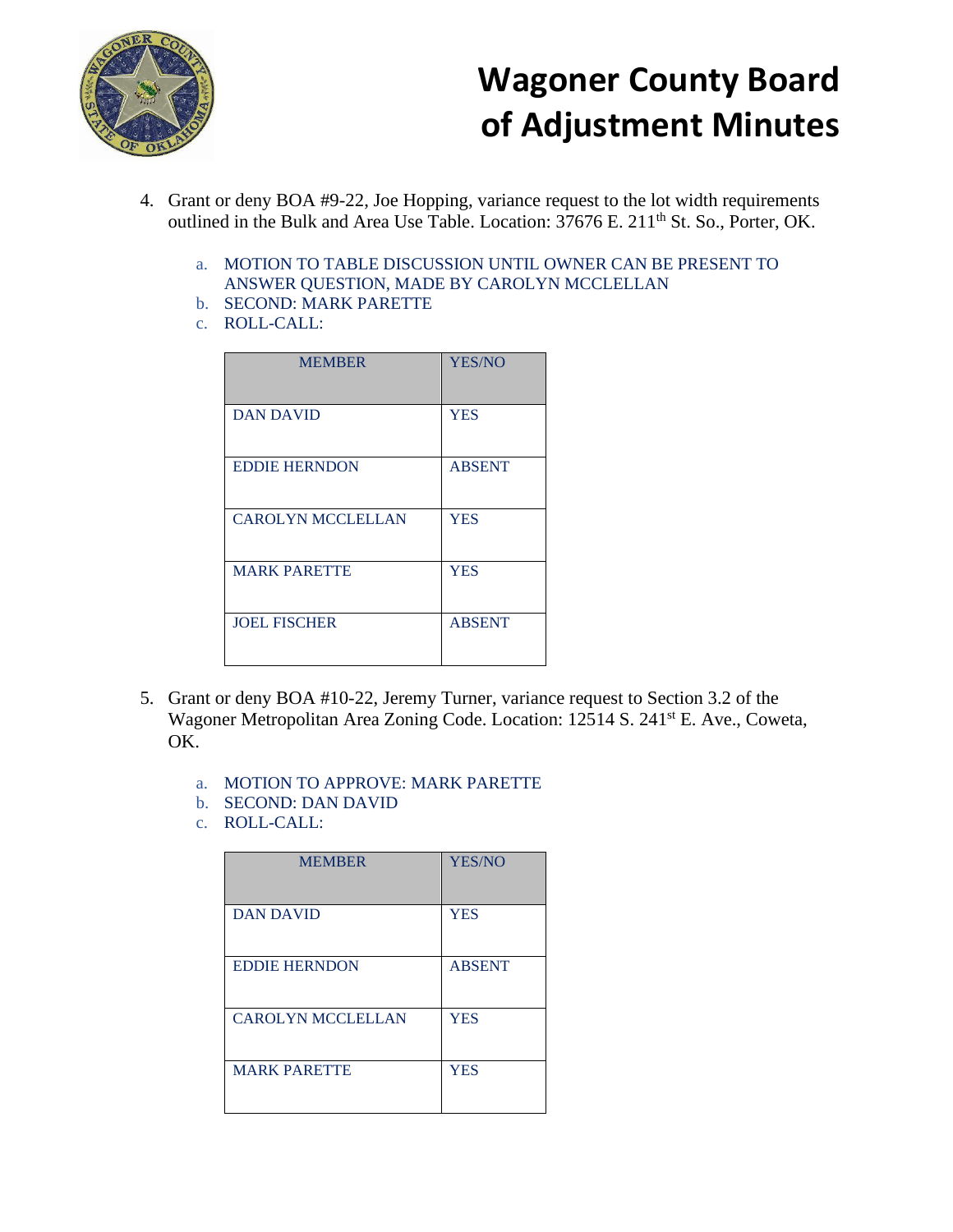

JOEL FISCHER ABSENT

- 6. Grant or deny BOA #11-22, Roy Dillingham, variance request to Section 3.2 of the Wagoner Metropolitan Area Zoning Code. Location: 42665 E. 191<sup>st</sup> St. So., Porter, OK.
	- a. MOTION TO TABLE DISCUSSION FOR A MONTH TO SEE IF A WORKAROUND SOLUTION CAN BE ACHIEVED BY OWNER, MADE BY DAN DAVID
	- b. SECOND: MARK PARETTE
	- c. ROLL-CALL:

| <b>MEMBER</b>            | <b>YES/NO</b> |
|--------------------------|---------------|
| <b>DAN DAVID</b>         | <b>YES</b>    |
| <b>EDDIE HERNDON</b>     | <b>ABSENT</b> |
| <b>CAROLYN MCCLELLAN</b> | <b>YES</b>    |
| <b>MARK PARETTE</b>      | <b>YES</b>    |
| <b>JOEL FISCHER</b>      | <b>ABSENT</b> |

- 7. Grant or deny BOA #12-22, Landon Miller, variance request to the front setback outlined Bulk and Area Use Table. Location: 16230 S. 251<sup>st</sup> E. Ave., Coweta, OK.
	- a. MOTION TO DENY: DAN DAVID
	- b. SECOND: MARK PARETTE
	- c. ROLL-CALL:

| <b>MEMBER</b>            | <b>YES/NO</b> |
|--------------------------|---------------|
| <b>DAN DAVID</b>         | <b>YES</b>    |
| <b>EDDIE HERNDON</b>     | <b>ABSENT</b> |
| <b>CAROLYN MCCLELLAN</b> | <b>YES</b>    |